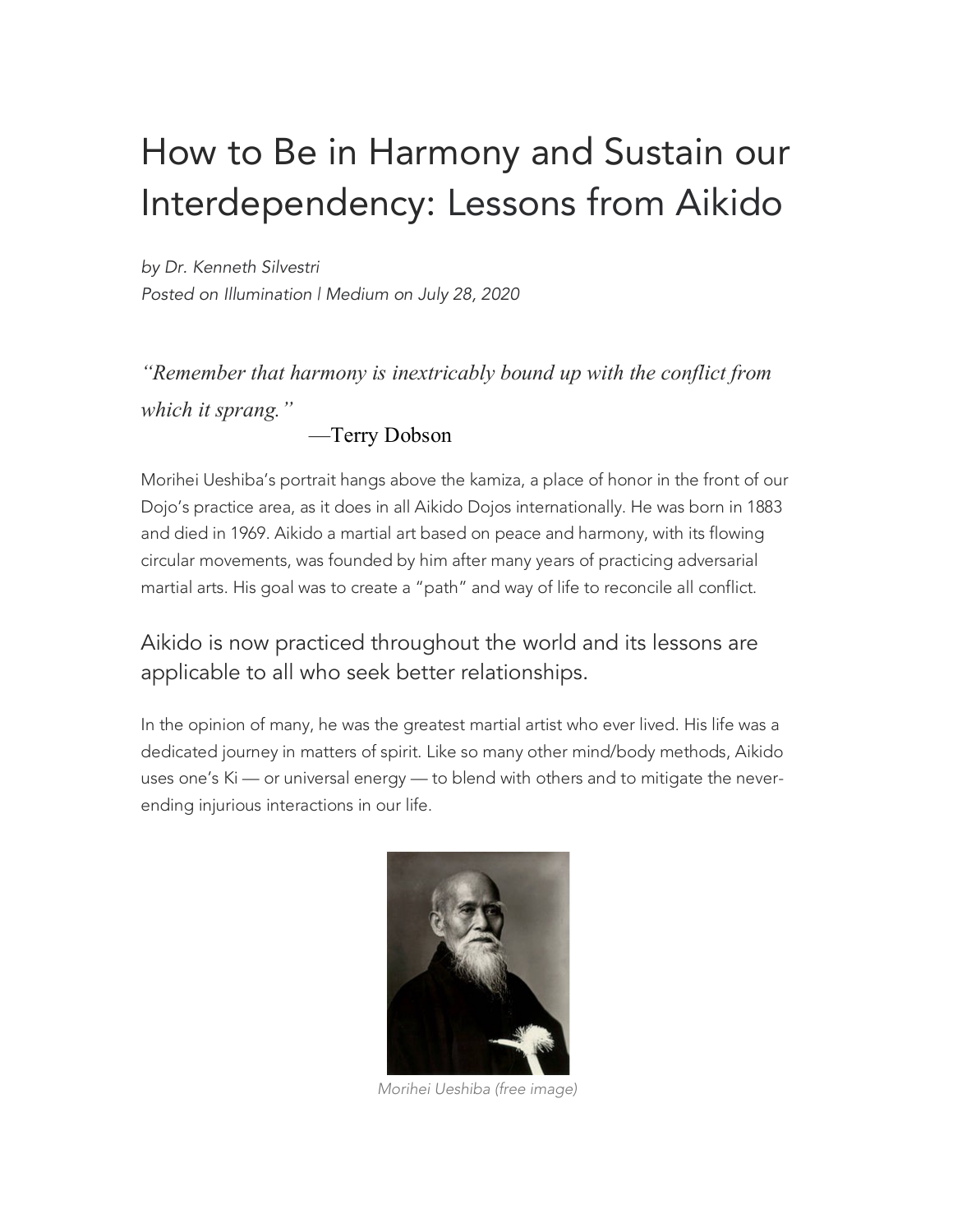## O Sensei or "Great Teacher"

O Sensei or "Great Teacher," as he was fondly called by his students, was a devotee of *Kotodama,* which respected the sounds of the universe, Shinto Buddhism with its focus on nature and poetry, and Omoto-Kyo which focused on the spirit of resolving conflict through harmonious blending of the energy of an attack. The belief of *Kotodama* is that the universe has an enormous dense energetic vibration, called *Su.* Like the Zero-Point Energy expressed in Quantum Physics, the theory of Su is that untapped energy exists in the vacuum of space and is available to us in the form of Ki or Chi. The vibrations of *Kotodama* are represented by various sounds that are believed to be the foundations of the universe.

In Aikido there are infinite ways to receive an attack, which necessitates being open to many options when practicing. This leads to what are called "lifetime techniques," illustrating the many and never-ending learning possibilities that we are offered in life. When confronted by another, be it a physical or verbal attack, one who is trained in Aikido gathers the universal *Ki* that is accessible to us all and waits in a meditative action state right up to the last instant. It is then that they gracefully step off the line of attack (sensing the perspective of the attacker's viewpoint to attain a position to protect,) and reconcile or even enlighten the attacker. As Lao-tzu the Chinese poet said, "The way lies in not doing, yet nothing is left undone" (from Tao Te Ching, translated by Ralph Alan Dale, New York: Barnes and Noble, 2002).



Sensei Greg O'Connor, Courtesy of Aikido Centers of New Jersey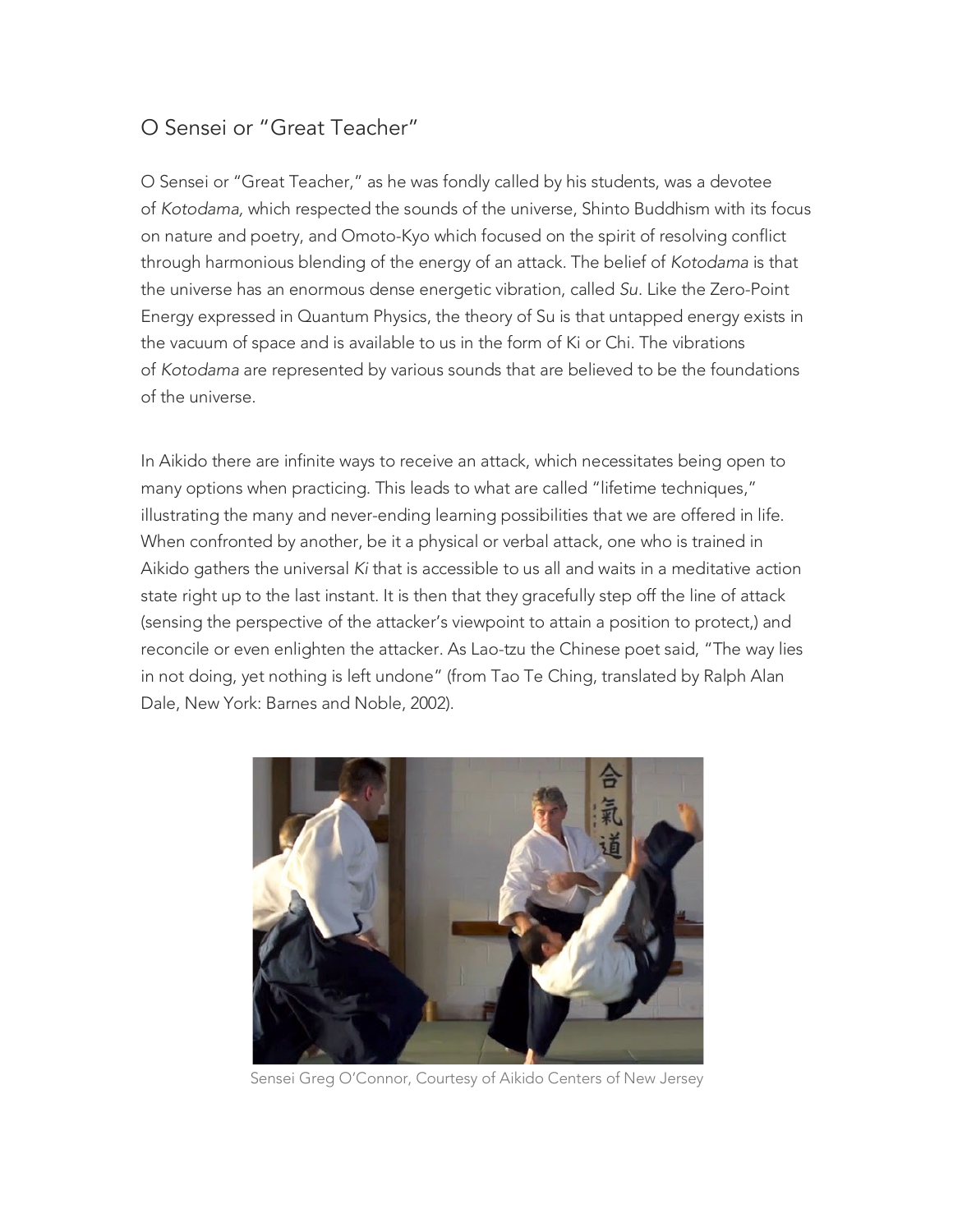Pushing back when one is pushed is a western cultural habit; however, this stops us from recognizing different means to resolve situations.

Harmony can be attained from weathering opposing views. It is an expression of our faith in humanity, to embrace even the most powerful of attacks and find a space to connect with it and produce a unifying result.

Aikido provides many segues to finding one's "self" and transforming one's life. Practicing Aikido prepares one to deal with aspects of conflict and communication skills, not only on the mat but in everyday life, as demonstrated by the writings of Terry Dobson, George Leonard, Wendy Palmer, John Stevens, Foster Gamble and my sensei, Greg O'Connor, to mention a few. Being prepared to blend, as George Leonard remarks in his *The Way of Aikido (*New York: Penguin, 2000), that mutual learning does not mean one has to censor or weaken their true self. He continues by stating "To begin experiencing the self and the universe as one, we must learn to sit, stand, move, speak, feel, think, create, and love as if the impetus for each of these activities arises in our center, a point in the middle of the abdomen an inch or so beneath the navel." (p.33)



*Courtesy of Aikido Centers of New Jersey*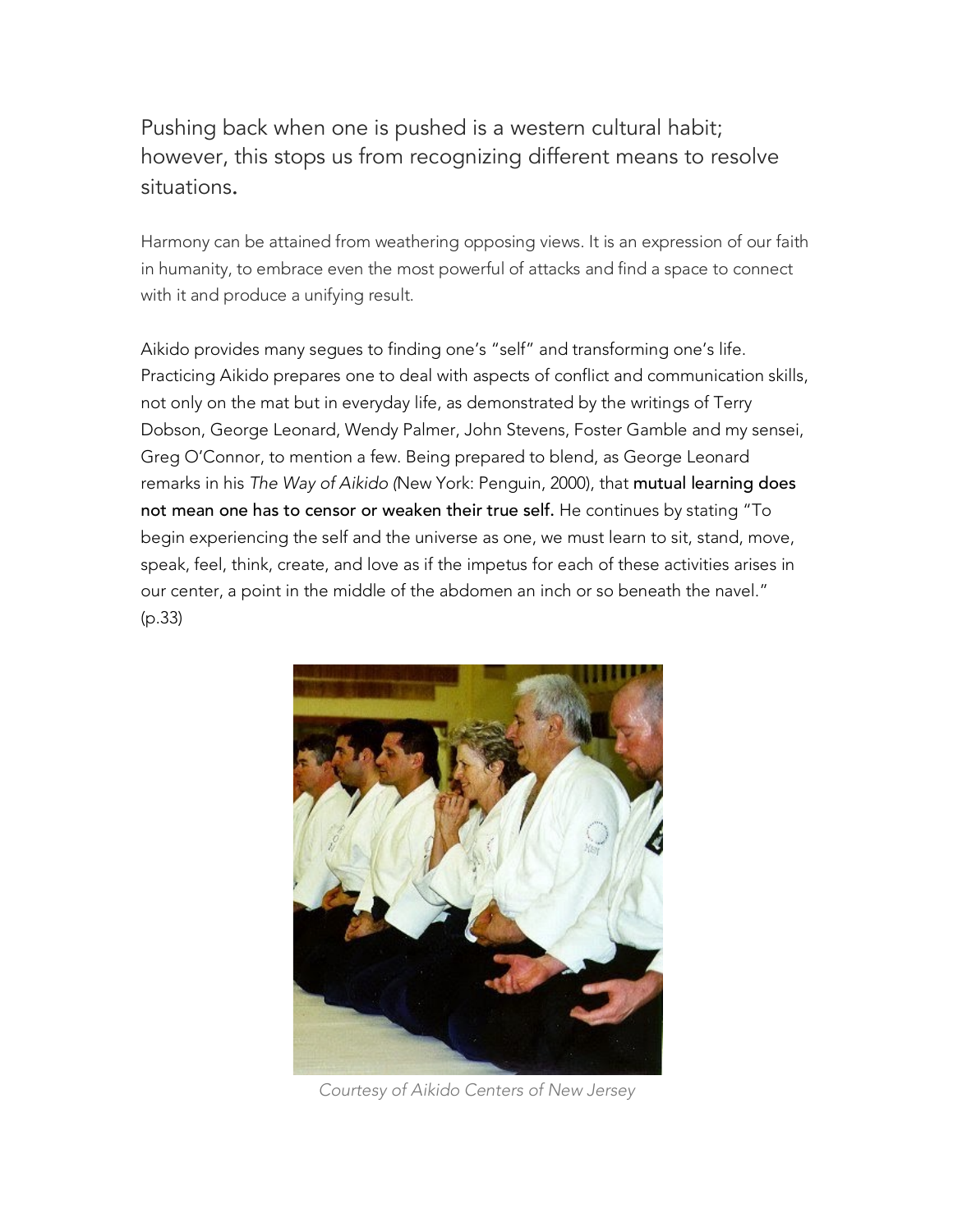## The Power of Centering

Here is an exercise that I use to demonstrate the power of centering which enables you to withstand moving when being pushed. Try sitting in a chair, hands on your lap with a friend behind you. Now begin practicing standing up from this sitting position without using your hands. Have your friend then put her hand on your shoulders pressing down gently and firmly. Notice how much effort you are expending. Try again, but this time relax your breathing, place your energy an inch below your navel, and with your friend pushing on your shoulders again raise yourself from your center. What difference did you experience? Try moving through your day with an awareness of your breath and having your energy emanate from your center. At the end of the day make a note of any differences you encountered. Being centered is the affirmation of life.

We cannot deny the yin/yang of life with its many ways of saying "no" and "yes," but we can continue to interact in a calm relaxed way, choosing when to blend by actualizing our *Ki*, whether it be from Aikido, Yoga, Tai Chi, Qigong, Centering etc. Who can doubt the need today to take care of each other?

In an article "Aikido and Psychotherapy" by Patrick Faggianelli and David Lukoff *(The Journal of Transpersonal Psychology,* 2007, vol. 38, no. 2), the authors presented their finding that the practice of Aikido can provide a mind/body unification that is healing. They also stated that Aikido's centering skills produce the same effect as being "present" in therapy. Also, "getting off the line "(blending, and extending one's energy via Aikido) is applicable to use in Psychotherapy. They believe that Aikido "can be described as moving meditation" because it requires stilling of the mind even as the body is in action. As with meditation, "the practice of Aikido induces a harmony of spirit that can be described as flow, higher state of consciousness, and peak experience."

## Implications of Being in Harmony:

George Leonard, who was a former president of the Association of Humanistic Psychology and an Aikido teacher, recommended a simple process when you are taking a hit in life.

Firstly, he suggested that we experience and acknowledge what it is that we are feeling. Secondly, to ground yourself and breathe deeply as you bring your attention to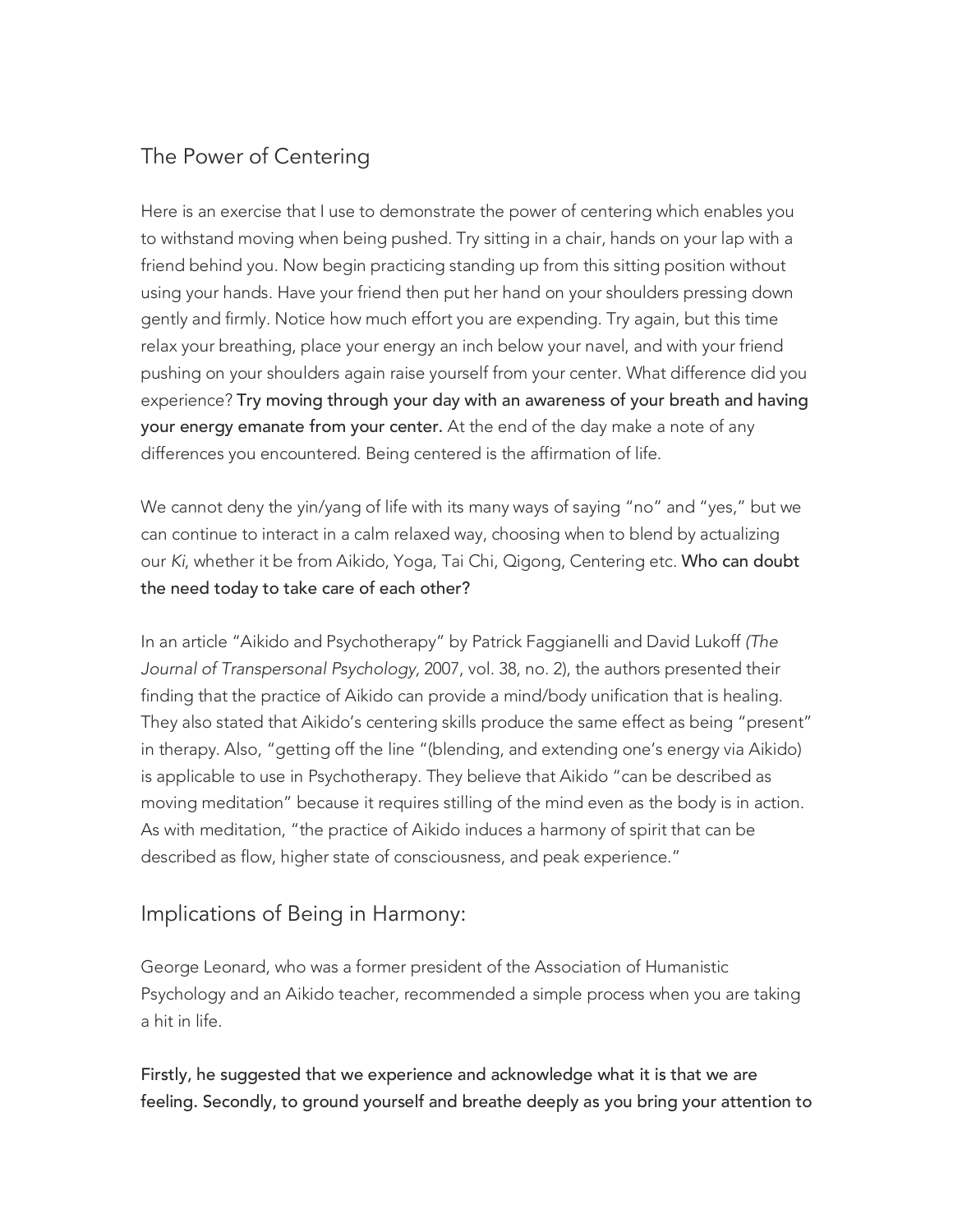that place right below your navel. Thirdly, become aware of the additional energy/ *Ki* that you now have available due to the circumstances of taking a hit. Lastly, think of all your newly assembled energy as part of the universal *Ki* and how to use it wisely.

There are many options in life to deal with the ongoing opposing forces and energy that come our way. The Buddhist doctrine of "suffering" exemplifies a perspective that the world does not always work the way we would want it to. The ever present need to cope with injurious patterns is a given. If two people are walking toward each other on a narrow sidewalk, one must give way to make room to pass the other. It usually is the least hassle way that prevails. Blending our energies in harmony is, according to Morihei Ueshiba, "a way to reconcile the world."

In his book *Aikido in Everyday Life* (Berkeley California: North Atlantic Books, 1993) Terry Dobson, who was one of the first Americans to study in Japan with Morihei Ueshiba, describes different responses to conflict. We can fight back, withdraw, parley, do nothing or use deception. The problem, according to him, is that we must manage our feelings to make a good choice. Here is where widening one's lens helps us to perceive all elements of the situation. Success "will lie in your ability to find your center and retain it or regain it if it gets lost." (p.76)

Terry wrote a wonderful essay that was republished in the original *Chicken Soup for the Soul* (Edited by Jack Canfield and Mark Victor, 1993) where he describes being on a tram in Japan and seeing a man bullying others and throwing kisses at him. His first reaction was to get ready to use his martial art skills to subdue this fellow. However, as he started to approach the agitator, an elderly man sitting in the tram yelled for the bully to come over to him. When the elderly man asks what is bothering him the bully begins to cry, explaining that his wife had just died and he lost his job. Terry leaves the bus seeing the old man hugging and comforting this fellow and begins to contemplate the many options to merge and blend with others.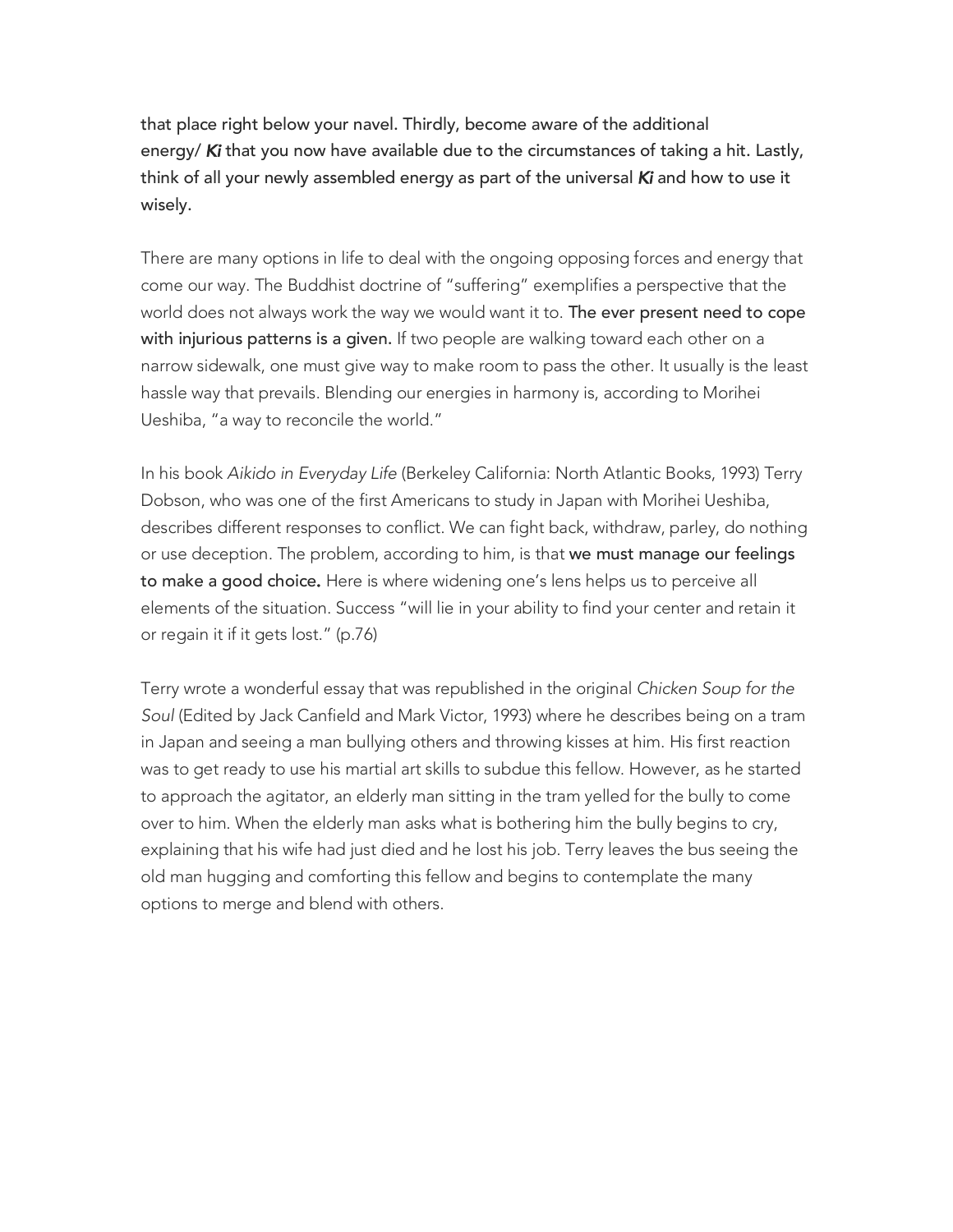

*"Harmony in Motion," photo by Caroline Silvestri ©*

When techniques are taught in Aikido, it takes two or more to resolve a conflict, underscoring what Gregory Bateson pointed out that "it takes two to know one." Aikido is more than a metaphor for blending and mutually learning. It is not only a way to harmony; it is a means to celebrate our interdependency. The result is the wisdom of understanding that conflict is neither good nor bad, rather it is knowing how we are interconnected through the grist of creativity. I believe this is our aesthetic potential that gets us as close as we can to experiencing nature. In everyday life there is an edge which we seldom utilize, that liminal moment when we can take advantage of the opportunity to improvise and explore infinite possibilities. We can better evolve in our many contexts if we simultaneously feel and see the wider manifestations that await us. There will be inevitable paradoxes and seemingly unresolvable contradictions, however with the peripheral lens of mutuality and harmony, we can avoid stifling double binds and have the chance to enjoy the messy yet amazing patterns of nature where there are no opposites, only a unity.

Here are a few inductions to ponder the above: